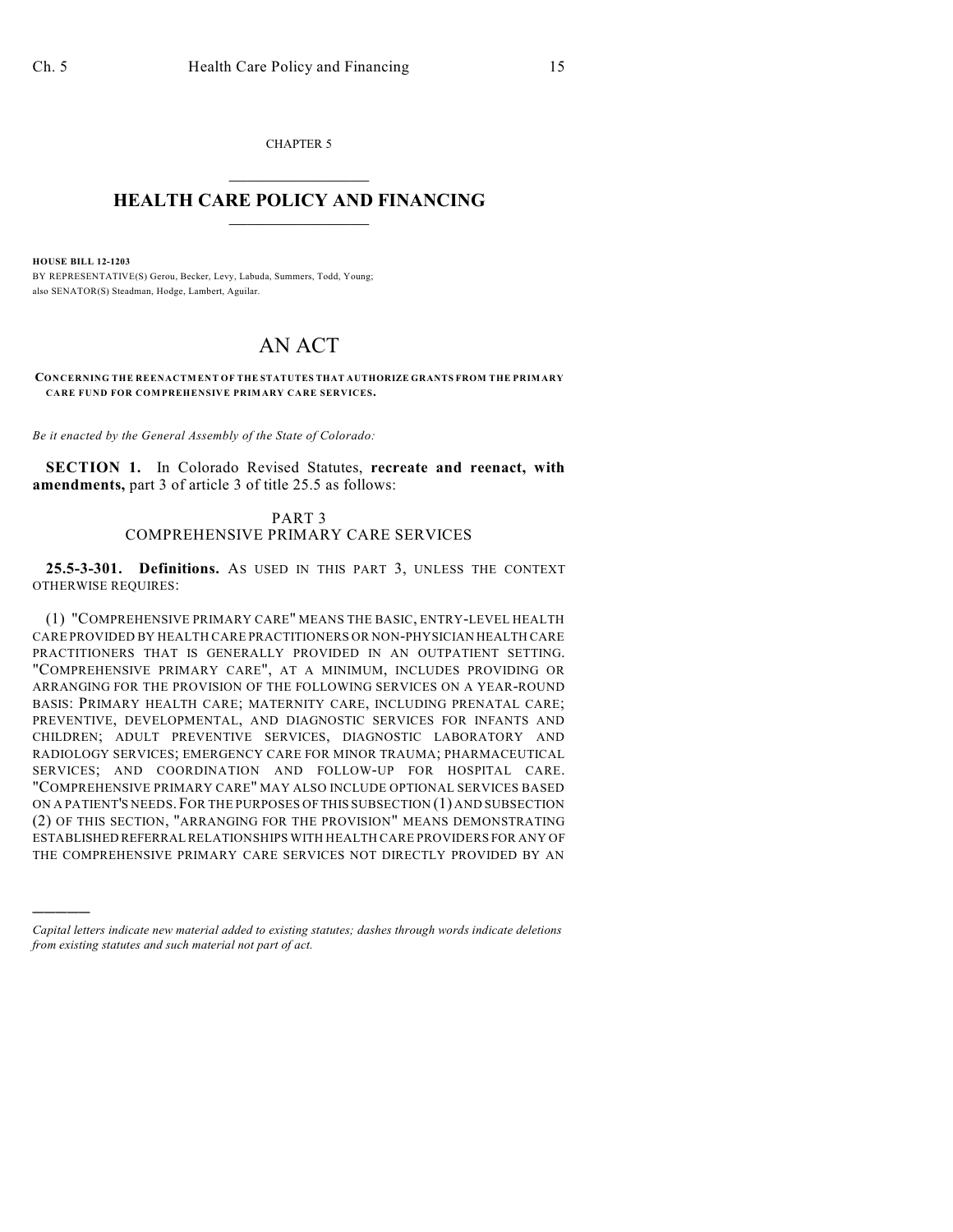ENTITY. AN ENTITY IN A RURAL AREA MAY BE EXEMPT FROM THIS REQUIREMENT IF IT CAN DEMONSTRATE THAT THERE ARE NO PROVIDERS IN THE COMMUNITY TO PROVIDE ONE OR MORE OF THE COMPREHENSIVE PRIMARY CARE SERVICES.

(2) "QUALIFIED PROVIDER" MEANS AN ENTITY THAT PROVIDES COMPREHENSIVE PRIMARY CARE SERVICES AND THAT:

(a) ACCEPTS ALL PATIENTS REGARDLESS OF THEIR ABILITY TO PAY AND USES A SLIDING FEE SCHEDULE FOR PAYMENTS OR THAT PROVIDES COMPREHENSIVE PRIMARY CARE SERVICES FREE OF CHARGE;

(b) SERVES A DESIGNATED MEDICALLY UNDERSERVED AREA OR POPULATION, AS PROVIDED IN SECTION 330(b) OF THE FEDERAL "PUBLIC HEALTH SERVICE ACT", 42 U.S.C. SEC. 254b, OR DEMONSTRATES TO THE STATE DEPARTMENT THAT THE ENTITY SERVES A POPULATION OR AREA THAT LACKS ADEQUATE HEALTH CARE SERVICES FOR LOW-INCOME, UNINSURED PERSONS;

(c) HAS A DEMONSTRATED TRACK RECORD OF PROVIDING COST-EFFECTIVE CARE;

(d) PROVIDES OR ARRANGES FOR THE PROVISION OF COMPREHENSIVE PRIMARY CARE SERVICES TO PERSONS OF ALL AGES; AND

(e) COMPLETES INITIAL SCREENING FOR ELIGIBILITY FOR THE STATE MEDICAL ASSISTANCE PROGRAM, THE CHILDREN'S BASIC HEALTH PLAN, AND ANY OTHER RELEVANT GOVERNMENT HEALTH CARE PROGRAM AND REFERRAL TO THE APPROPRIATE AGENCY FOR ELIGIBILITY DETERMINATION.

(3) "UNINSURED OR MEDICALLY INDIGENT PATIENT" MEANS A PATIENT RECEIVING SERVICES FROM A QUALIFIED PROVIDER:

(a) WHOSE YEARLY FAMILY INCOME IS BELOW TWO HUNDRED PERCENT OF THE FEDERAL POVERTY LINE; AND

(b) WHO IS NOT ELIGIBLE FOR MEDICAID, MEDICARE, OR ANY OTHER TYPE OF GOVERNMENTAL REIMBURSEMENT FOR HEALTH CARE COSTS; AND

(c) WHO IS NOT RECEIVING THIRD-PARTY PAYMENTS.

**25.5-3-302. Annual allocation - primary care services - qualified provider rules.** (1) THE STATE DEPARTMENT SHALL ANNUALLY ALLOCATE THE MONEYS APPROPRIATED BY THE GENERAL ASSEMBLY TO THE PRIMARY CARE FUND CREATED IN SECTION 24-22-117 (2) (b), C.R.S., TO ALL ELIGIBLE QUALIFIED PROVIDERS IN THE STATE WHO COMPLY WITH THE REQUIREMENTS OF SUBSECTION (2) OF THIS SECTION. THE STATE DEPARTMENT SHALL ALLOCATE THE MONEYS IN AMOUNTS PROPORTIONATE TO THE NUMBER OF UNINSURED OR MEDICALLY INDIGENT PATIENTS SERVED BY THE QUALIFIED PROVIDER. FOR A QUALIFIED PROVIDER TO BE ELIGIBLE FOR AN ALLOCATION PURSUANT TO THIS SECTION, THE QUALIFIED PROVIDER SHALL MEET EITHER OF THE FOLLOWING CRITERIA:

(a) THE QUALIFIED PROVIDER IS A COMMUNITY HEALTH CENTER, AS DEFINED IN SECTION 330 OF THE FEDERAL "PUBLIC HEALTH SERVICE ACT", 42 U.S.C. SEC. 254b;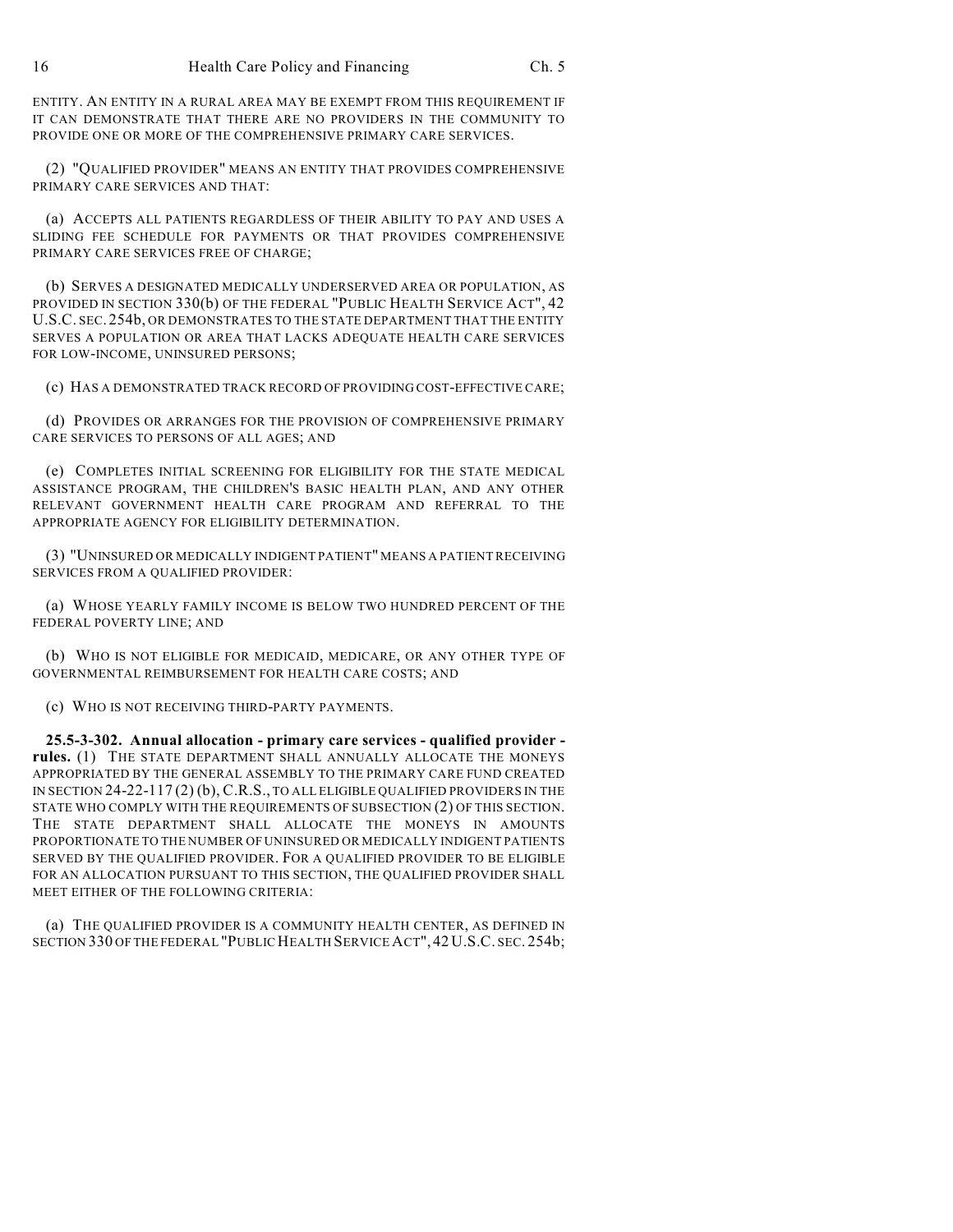OR

(b) AT LEAST FIFTY PERCENT OF THE PATIENTS SERVED BY THE QUALIFIED PROVIDER ARE UNINSURED OR MEDICALLY INDIGENT PATIENTS, OR PATIENTS WHO ARE ENROLLED IN THE MEDICAL ASSISTANCE PROGRAM, ARTICLES 4, 5, AND 6 OF THIS TITLE, OR THE CHILDREN'S BASIC HEALTH PLAN, ARTICLE 8 OF THIS TITLE, OR ANY COMBINATION THEREOF.

(2) A QUALIFIED PROVIDER SHALL ANNUALLY SUBMIT TO THE STATE DEPARTMENT INFORMATION SUFFICIENT TO ESTABLISH THE PROVIDER'S ELIGIBILITY STATUS. A QUALIFIED PROVIDER, EXCEPT FOR A PROVIDER SPECIFIED IN PARAGRAPH (a) OF SUBSECTION (1) OF THIS SECTION, SHALL PROVIDE AN ANNUAL REPORT THAT INCLUDES THE TOTAL NUMBER OFPATIENTS SERVED, THE NUMBER OF UNINSURED OR MEDICALLY INDIGENT PATIENTS SERVED, AND THE NUMBER OF PATIENTS SERVED WHO ARE ENROLLED IN THE MEDICAL ASSISTANCE PROGRAM, ARTICLES 4, 5, AND 6 OF THIS TITLE, OR THE CHILDREN'S BASIC HEALTH PLAN, ARTICLE 8 OF THIS TITLE. A COMMUNITY HEALTH CENTER SPECIFIED IN PARAGRAPH (a) OF SUBSECTION (1) OF THIS SECTION SHALL ANNUALLY PROVIDE TO THE STATE DEPARTMENT THE NUMBER OF UNINSURED OR MEDICALLY INDIGENT PATIENTS SERVED. EACH ELIGIBLE QUALIFIED PROVIDER SHALL ANNUALLY DEVELOP AND SUBMIT TO THE STATE DEPARTMENT DOCUMENTATION REGARDING THE QUALITY ASSURANCE PROGRAM IN PLACE AT THE PROVIDER'S FACILITY TO ENSURE THAT QUALITY COMPREHENSIVE PRIMARY CARE SERVICES ARE BEING PROVIDED. ALL QUALIFIED PROVIDERS SHALL SUBMIT TO THE STATE DEPARTMENT THE INFORMATION REQUIRED UNDER THIS SECTION, AS SPECIFIED IN RULE BY THE STATE BOARD. THE DATA REGARDING THE NUMBER OF PATIENTS SERVED SHALL BE VERIFIED BY AN OUTSIDE ENTITY. FOR PURPOSES OF THIS PART 3, THE NUMBER OF PATIENTS SERVED IS THE NUMBER OF UNDUPLICATED USERS OF HEALTH CARE SERVICES AND IS NOT THE NUMBER OF VISITS BY A PATIENT.

(3) THE STATE DEPARTMENT SHALL MAKE ANNUAL DIRECT ALLOCATIONS OF THE TOTAL AMOUNT OF MONEY ANNUALLY APPROPRIATED BY THE GENERAL ASSEMBLY TO THE PRIMARY CARE FUND PURSUANT TO SECTION 24-22-117 (2) (b), C.R.S., MINUS THREE PERCENT FOR THE ADMINISTRATIVE COSTS OF THE PROGRAM, TO ALL ELIGIBLE QUALIFIED PROVIDERS. AN ELIGIBLE QUALIFIED PROVIDER'S ALLOCATION SHALL BE BASED ON THE NUMBER OF UNINSURED OR MEDICALLY INDIGENT PATIENTS SERVED BY THE PROVIDER IN PROPORTION TO THE TOTAL NUMBER OF UNINSURED OR MEDICALLY INDIGENT PATIENTS SERVED BY ALL ELIGIBLE QUALIFIED PROVIDERS IN THE PREVIOUS CALENDAR YEAR. THE STATE DEPARTMENT SHALL ESTABLISH A SCHEDULE FOR ALLOCATING THE MONEYS IN THE PRIMARY CARE FUND FOR ELIGIBLE QUALIFIED PROVIDERS.THE DISBURSEMENT OF MONEYS IN THE PRIMARY CARE FUND TO ELIGIBLE QUALIFIED PROVIDERS UNDER THIS PART 3 ARE EXEMPT FROM THE PROVISIONS OF THE "PROCUREMENT CODE", ARTICLES 101 TO 112 OF TITLE 24, C.R.S.

(4) THE STATE BOARD SHALL ADOPT ANY RULES NECESSARY FOR THE ADMINISTRATION AND IMPLEMENTATION OF THIS PART 3.

**25.5-3-303. Consultation.** AT LEAST ANNUALLY, THE STATE DEPARTMENT SHALL CONSULT WITH REPRESENTATIVES OF FEDERALLY QUALIFIED HEALTH CENTERS, SCHOOL-BASED HEALTH CENTERS, FAMILY RESIDENCY DIRECTORS, CERTIFIED RURAL